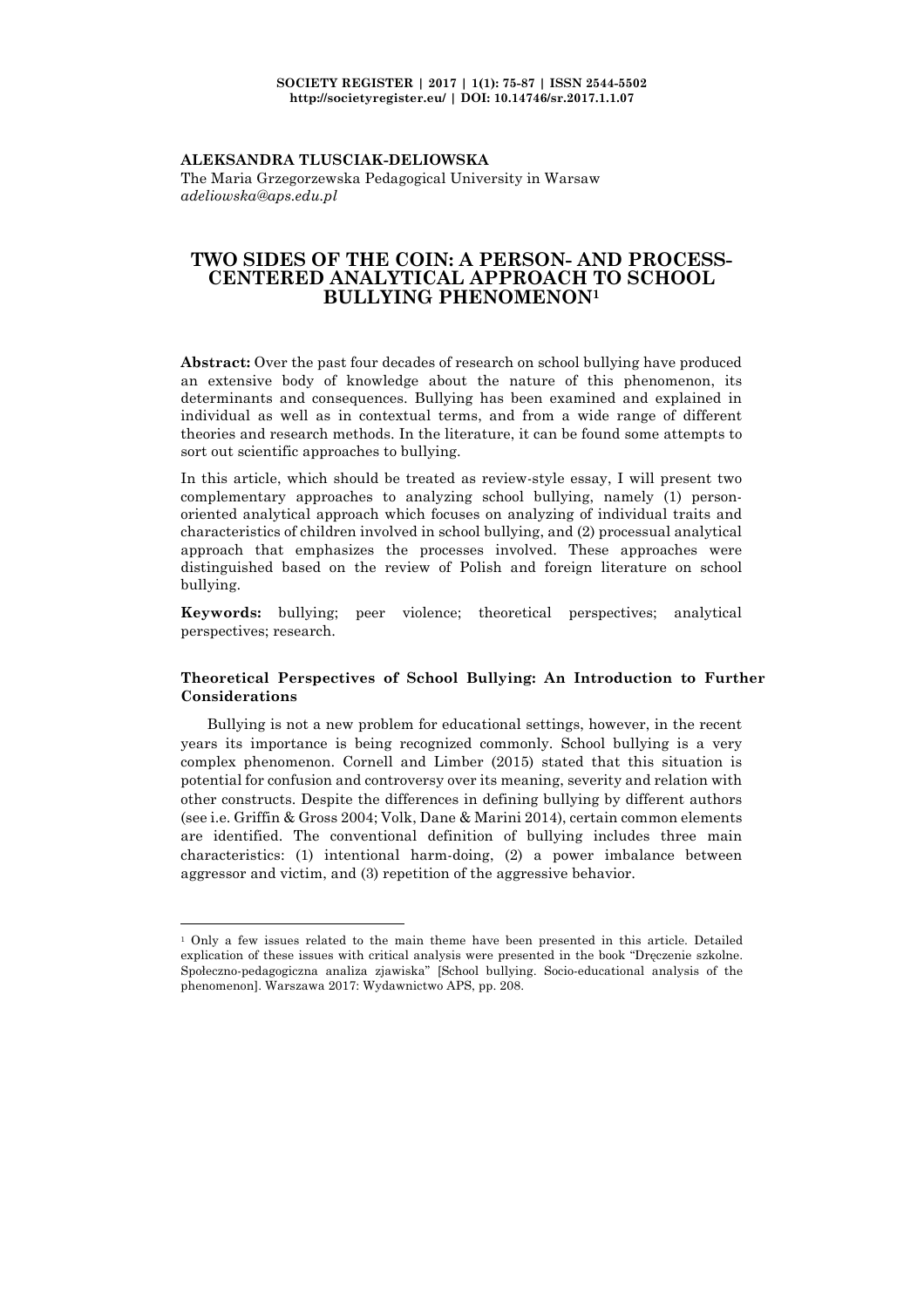Bullying can take many different forms. The most often distinguished are: physical bullying, verbal abuse, social exclusion and cyberbullying. Physical bullying refers to overt physical aggression, which can occur in the form of beating, pushing, digging, spitting. Verbal intimidation includes the behavior of overt verbal aggression involving ridiculing, insulting, name-calling. Social exclusion refers to a situation where the perpetrator, for example, manipulates social relationships in such a way as to undermine the social standing of the victim in the peer group. This form includes such aggressive behaviors as spreading gossip, ignoring, isolating, setting a group against the individual. Recently, through to the development of modern communication technologies, bullying has been extended by the use of these tools. That is why cyberbullying can be expressed in a variety of ways, such as threats and intimidation via comments on social-networking sites, unwanted texting, repeatedly harassing, publicly posting, sending or forwarding personal or private information or images, online exclusion, etc. (Pyżalski 2012). At the same time, it should be remembered that these forms of harassment do not constitute isolated "beings" (see i.e. Tłuściak-Deliowska 2017: 28), and therefore one bully may undertake various aggressive behaviors falling within each of the aforementioned forms. Results of numerous studies have pointed the negative short and long-term consequences of bullying for all participants (Olweus 1993; Griffin & Gross 2004; Espelage & Swearer 2003).

Over the four decades of research on school bullying have produced an extensive body of knowledge about the nature of this phenomenon, its determinants and its consequences. Bullying has been examined and explained in individual as well as in contextual terms, and from a wide range of different theories and research methods. In the literature, it can be found some attempts to sort out scientific approaches to bullying.

Research on school bullying can be thought of as having gone through four waves described by Smith (2012). First wave may be dated from the 1970s, when the systematic study of bullying in Scandinavia has been started, with Olweus' pioneering research, to 1988. During this time period, the focus was mainly on physical and verbal bullying, and was primarily examined through questionnaires. The second phase covers the years 1989-1990, when the problem of bullying started to appear in books and journal articles as well as surveys in other countries beyond Scandinavia were beginning to be carried out. Besides self-report surveys, some studies started to use peer nominations methodology. The first major preventive and intervention actions were launched. The bullying typology was broadening and researchers included indirect and relational bullying. The third wave is 1991-2003. During this period, bullying became an important part of international research programs. A notable methodological step was the introduction of participant roles in bullying, from Salmivalli's work in Finland (Salmivalli et al. 1996). The fourth phase, which began in 2004, is the stage when aggressive behaviors involving new communication technologies (cyberbullying) are included in bullying research.

The theoretical and empirical studies on school bullying could be systematize, considering the research paradigms in social sciences, namely quantitative *versus* qualitative. It would also be possible to refer to specific theories and concepts explained aggressive and violent behaviors, including psychological theories (i.e. social information processing model, see i.e. Crick & Dodge 1994; theory of mind, see i.e. Sutton et al. 1999; etc.), sociological (i.e. theoretical model of resource control theory; Hawley 1999, 2007) integrative theories (among which extremely popular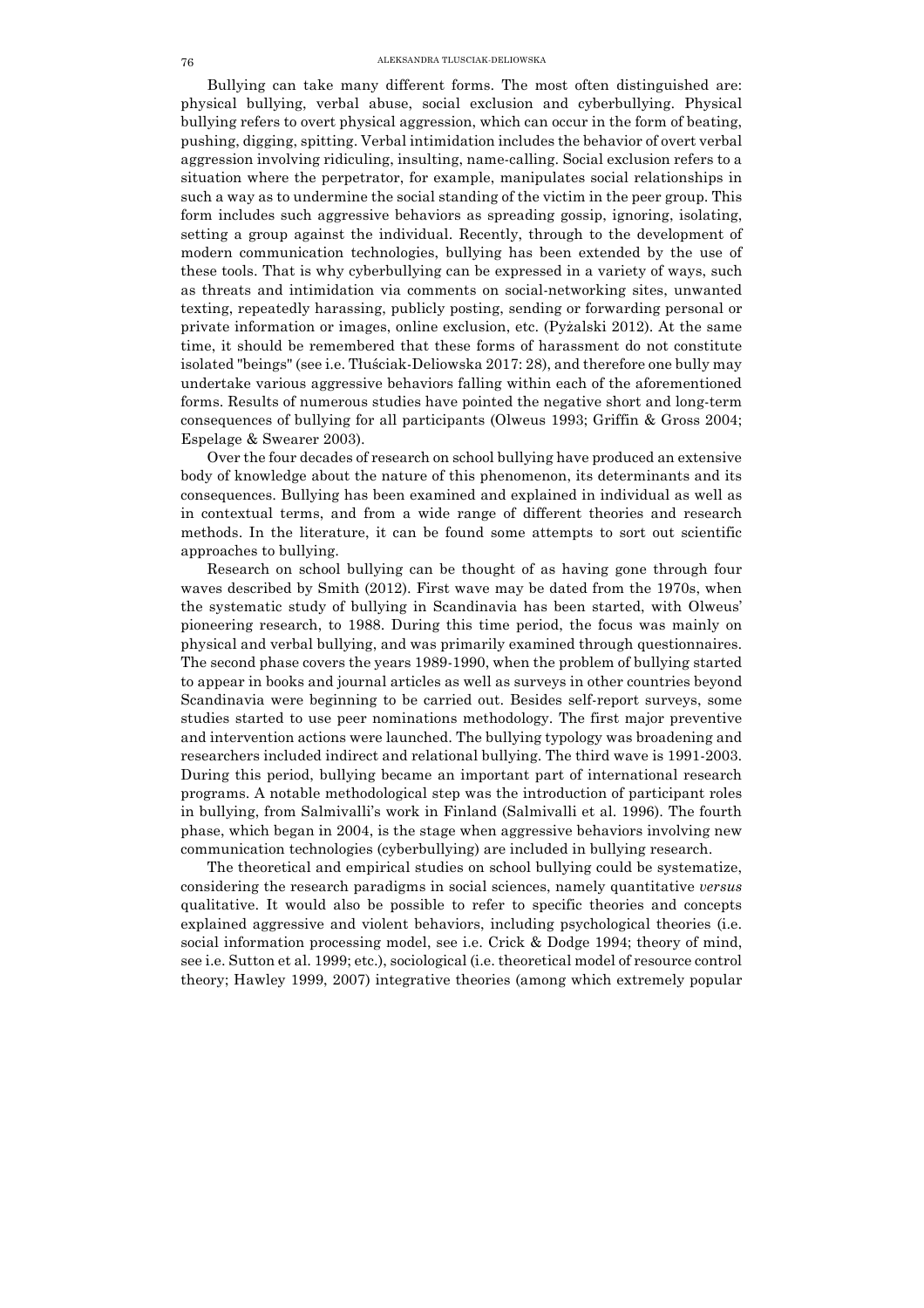is the socio-ecological theory of Bronfenbrenner 1979; Espelage 2014; Espelage & Swearer 2004). However, this kind of solution would be closer to the situation described in the metaphor of blind men around the elephant of bullying, referred by Thornberg (2015a). Then, it would be possible to find out that each of them explains only "a piece" of the school bullying phenomenon, moreover, the simple adding of theories would be naive. For this reason, it is better to look for another "key" and to find some perspectives which organized researchers' thoughts and ideas about school bullying and make them clear to others.

Yoneyama and Naito (2003), based on the review the Japanese literature on bullying (*ijime*) stated that the understanding of this phenomenon may be two-fold: as individualized issue as well as social issue (individual model *versus* collective model). In the authors' opinion, the explanation as to why some students bully others has been sought primarily within the personal attributes of the bully and the victim. The second perspective identified by cited authors is based on sociological framework. Bullying as a social issue may be treated as structural problem inherent in the particular social milieu. For this reason, fundamental solution of school bullying problem comes with the revision and change of the social structure itself. Similar perspectives are indicated by other authors of this issue.

Slee and Mohyla (2007) made a distinction between first- and second- order perspectives on bullying. The first-order perspective refers to theories explaining bullying in individual terms, such as individual dysfunctions, traits and intentions, while the second-order perspective refers to theories explaining bullying as part of social processes contextualized in the particular situation. This distinction is also referred to by Schott and Sondergaard (2014; they used terms: paradigm one and paradigm two), Koushold and Fisker (2015), Thornberg (2015a), Horton and Forsberg (2015). Synthetic presentation of assumptions of these paradigms was made by Hellfeldt (2016) in her dissertation. She concluded that the first paradigm focuses on individual dysfunctions, while the second paradigm understands and explains bullying as social processes which occurs within a wider context in which different norms and structures interact with bullying behaviors.

It can be said that the theoretical perspectives on school bullying identified by the above-mentioned authors are similar. They try to compose two opposites, like individual *versus* collective, psychology *versus* sociology, unit *versus* system. Some theoretical perspectives on bullying distinguished in this way are a set of assumptions that inform the questions researchers ask and the kinds of answers we arrive at as a result. In this sense, the identified theoretical perspectives can be understood as a lens through which school bullying researchers look, serving to focus or distort what researchers see.

Some authors, like Thornberg (2015a) or Hellfeldt (2016) underline the need for a third paradigm. Thornberg (2015a) argued that the social-ecological framework provides the opportunity for the various theoretical perspectives to come together in addressing the micro-, meso-, exo-, and macro-systems of school bullying and hence the complex interplay of individual and contextual factors. He stated that there is today a tension between theoretical perspectives on bullying, but also a need for investigating the social and contextual aspects of bullying further. He also argued that school bullying researchers need to engage in dialogue if they would like to better understand the problem of school bullying.

In this article, I will present two complementary approaches to analyzing school bullying, namely (1) personological approach which focuses on analyzing of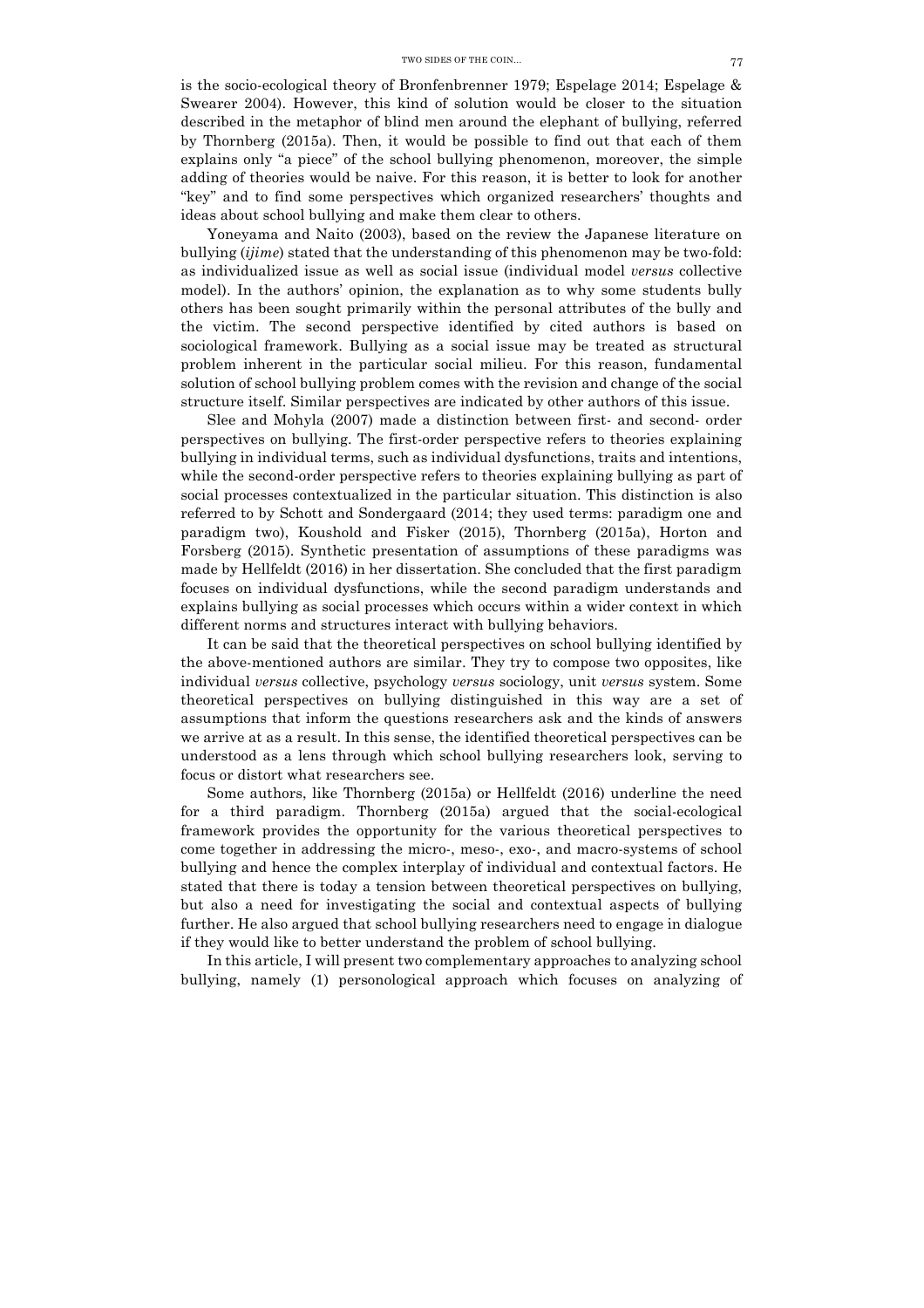individual traits and characteristics of children involve in school bullying, and (2) processual approach that emphasizes the processes involved. In some aspects, they are similar to previously presented theoretical perspectives. It was assumed that analytical approaches are use of analysis to break a problem of school bullying down into the elements necessary to solve it. These approaches were distinguished based on the review of Polish and foreign literature on school bullying.

This article is written in review style essay. My aim is to present two complementary approaches to analyzing school bullying, their assumptions and logic. Although, this article provides short background to presented perspectives on school bullying, the literature I have cited should not be considered as a complete list. Detailed presentation and analysis of the school bullying phenomenon from both analytical perspectives is the subject of my book entitled "School bullying. Socio-educational analysis of the phenomenon" (2017) (in original: Dręczenie szkolne. Społeczno-pedagogiczna analiza zjawiska).

## **Person-centered Analytical Approach in School Bullying Research**

The first identified perspective is a personological orientation (personcentered), due to the predominant concentration on individuals involved in bullying. This approach refers to the perspective mentioned earlier in this article as first-order paradigm or individual model. For this analytical perspective characteristic is that the combination of traits of the individual becomes the key and center of interest of researchers. The trait is defined as a relatively constant, person-specific, generalized tendency to specific behaviors manifested in different situations (Strelau 2004: 658). In this analytical perspective emphasis is given in intra- and interpersonal factors. Due to the fact, that school bullying is explained by individual personality-behavioral traits, this kind of approach can be defined also as clinically.

The subject of the analysis is therefore the 'person' or 'group of several persons' and the factors conditioning their behaviors. Therefore, attention focuses in particular on students who exhibit aggressive behavior (the categories and intensity of these behaviors are analyzed), experience them, and / or witness such situations. In this perspective, the 'resources' of an individual are considered, while taking into account the role of family environment factors as a primary educational environment. Research in this perspective focuses primarily on the search for risk factors and protective factors to become perpetrators and / or victims, and therefore focus on determining certain parameters that determine the behavior of individuals. Based on a strictly empirical quantitative approach, researchers and practitioners seek to identify the causes of harassment, to predict the circumstances of their occurrence, and to develop intervention programs based on empirical evidences.

Research conducted in this field focuses on seeking explanations and the causes of aggressive behavior of the individual as well as identifying the characteristics of the victim for which he or she becomes a victim. Thanks to this approach, both the psychological portrait of the perpetrator and the victim were created. Olweus (1993) first described children who perpetrate bullying (bullies). Bully may be considered as a child who manifests intentional and repeated aggressive behaviors toward other children. Olweus (1993) pointed to the following characteristics of the bully: the fascination with violence and its tools, the impulsivity, the need for domination, the lack of compassion for the victim, the average or slightly higher than the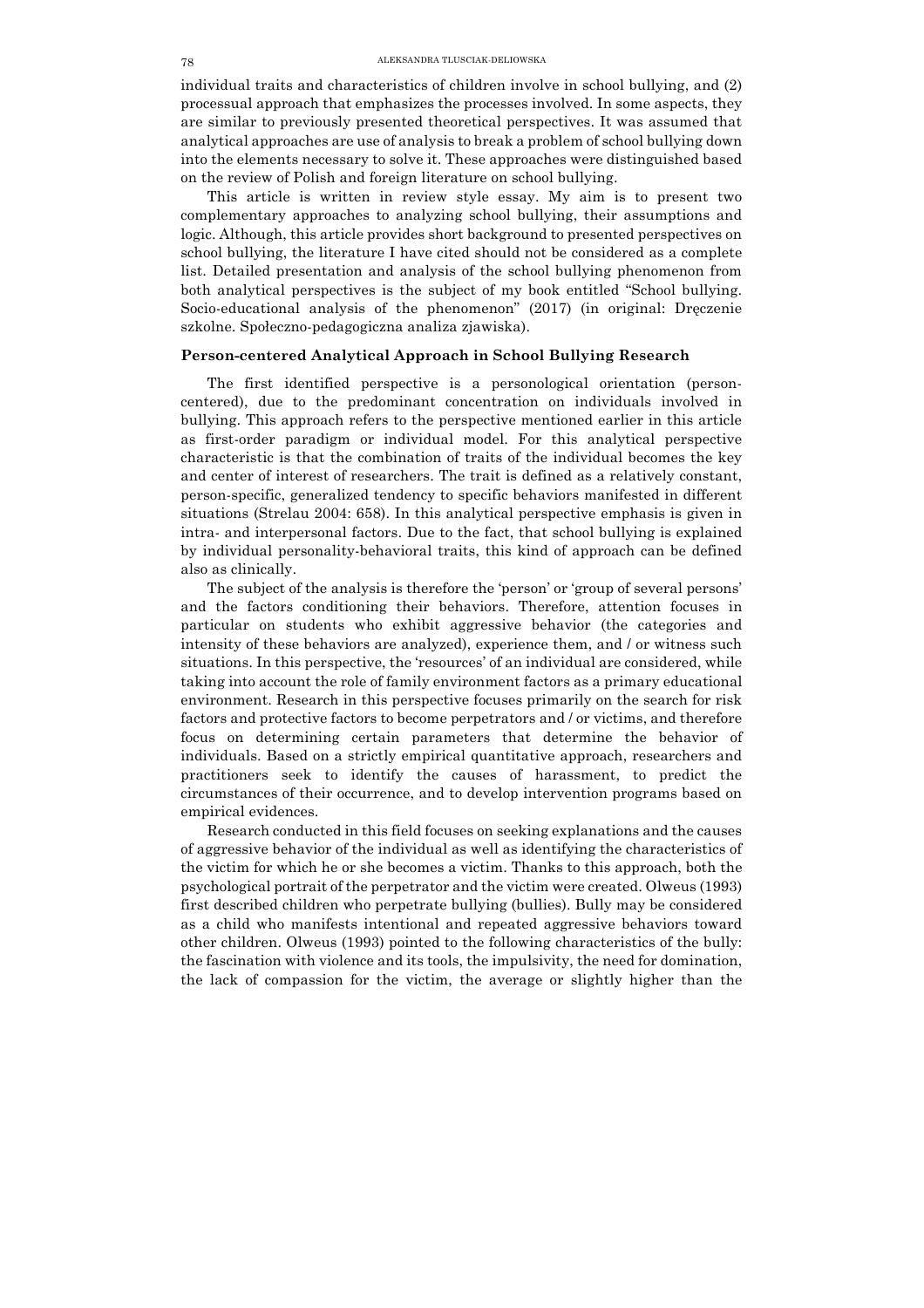average student's self-esteem. Olweus found also that bullies are characterized by low or at most average levels of fear and insecurity. This type of individual traits and characteristics were analyzed in later empirical studies. This is how a typical perpetrator of a school bullying was constructed as an unmatched aggressor who has a clear lack of social skills. Meanwhile, the myriad of research that has been carried out since then, has caused this image to be slightly altered and supplemented. Cook et al. (2010) have conducted a meta-analysis of empirical studies conducted since 1970 on school bullying based on which the profile of typical bully has been updated. It is a student who exhibits extrinsic behavior (aggression, opposition and resistance to the environment, rebelliousness, disobedience, destructiveness, explosiveness), but may also have internalization symptoms, social skills as well as school achievement, negative attitudes and beliefs towards others, having difficulties with solving interpersonal problems, come from a family that can be described as conflicting and of low parental control, sees the school through the prism of negative atmosphere in it. Based on these descriptions (and many other research embedded in this perspective), it can be stated that group of perpetrators is not homogeneous in terms of intra- and interpersonal traits. What is true about some of them (e.g. social rejection) does not have to be relevant to other bullies. Of course, the common feature is the manifestation of violent behaviors.

Victim may be defined as a child who is a target of bully. Olweus (1993) found that victimized children, in general, were more anxious, insecure and have lower levels of self -esteem than not bullied children. These victims were labeled as 'passive victims' (called also 'submissive victims', Olweus, 2010), since their submissiveness and insecurity signaled to others that they were 'easy' targets and were unlikely to resist a possible attack. In the case of 'classic' victims, their intrapersonal qualities, such as shyness, anxiety, withdrawal, and interpersonal traits such as peer dismissal, lack of friends, increase the likelihood that no one will stand in their defense and reassure them in an unfavorable, isolated position. These features student may have as personality characteristics that make them susceptible to successful attacks, but may also be acquired as a result of systematic victimization (see Juvonen and Graham, 2014). Besides passive victims, Olweus (1993) also identified children whose we termed 'provocative victims' or 'bullyvictims' (Griffin & Gross 2004). These children are described as hyperactive, irritating, hot-headed and aggressive. They trigger other children to initiate negative actions against them. This category of school bullying role has been described as the most problematic and, in keeping with this research paradigm, studies have tried to identify factors relating to those children who are categorized as bully/victims (Veenstra et al. 2005).

The traditional classification of students involved in school bullying distinguishing the perpetrator, victim, bully-victim and non-engaged peers was, in time, criticized as insufficient for the full description of the phenomenon (see Gini et al., 2008). Especially the question of the other students, called 'uninvolved' was doubtful. Studies have shown that when it comes to bullying, most students not only have awareness what is going on (for example because of the repetition of activities), but more than once witnesses a variety of bullying incidents and behaves in different ways. Hence, apart from the perpetrator and the victim, the different bystanders' roles have been identified and distinguished (Salmivalli et al. 1996). For example, children could be involved either as (1) 'ringleaders', initiating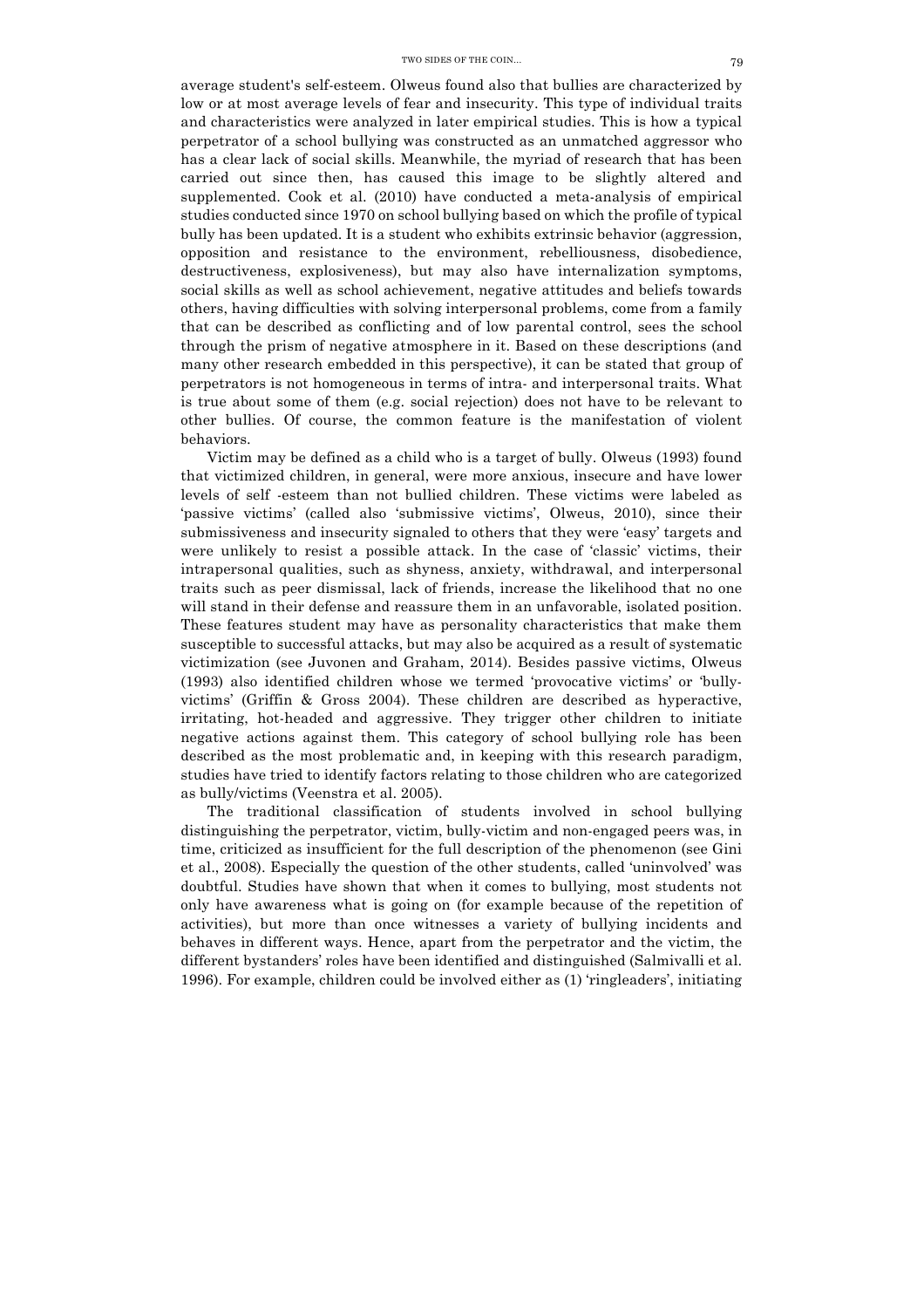and organizing the bullying or as (2) 'followers', joining in and participating in the negative, harm-doing behaviors when they have begun. (3) Reinforcers of bullies provide positive feedback through watching, laughing, cheering and so on. In addition to these roles, so-called (4) 'outsiders' and (5) 'defenders' have been identified. It means children who may be actually unaware of the bullying, or who act in different ways to protect or help the victim or hinder the bully.

This new trend of research - concerned on bullying bystanders - is also embedded in a personological perspective, because another 'behavioral entity' has been added to the perpetrator and victim in order to explain the occurrence of school bullying. Discovery of bullying bystanders is, however, a pivotal point in the process-oriented perspective on school bullying, nevertheless the focus on the actions taken by individual witnesses and the intra- or interpersonal determinants of such behaviors is still typical for person-centered analytical approach.

The person-centered analytical perspective has contributed greatly to a significant theoretical output devoted to bullying. The personal characteristics (and deficits) of victims and bullies and other involved students has been one of the most widely studied area of bullying. Within this approach many important assumptions about the characteristic features of the phenomenon has been formulated. The negative consequence of such personological orientation is the association of bullying with some individuals whose 'imperfections' constitute a 'defect' and that's why individual is responsible for the systematic manifestation of aggressive behavior or become a victim. The value of the person-oriented approach is limited by the fact that the vision of the school bullying phenomenon in a fragmented manner, focused on isolated components, without taking into account the dynamics, processes and many contexts that translates into a mechanistic and static approach to the problem.

Polish literature about aggressive and violent behaviors among schoolchildren is dominated by a person-centered orientation (see Tłuściak-Deliowska 2017). Plenty of books and scientific articles begin with an indication of the characteristics of the perpetrator and the victim, whereby they can be identified easily in the school group. Then practitioners 'armed' with this type of information can watch their pupil group closely, 'pick up' those who need intervention and / or need help, design and implement programs to eliminate unwanted behaviors. Therefore, the consequence of the personological perspective on peer harassment is that it is a 'behavioral entity' that is the core of the undertaken diagnostic, preventive and remedial procedures. It seeks to provide objective diagnosis and analysis of the individual and its environment by identifying verifiable factors within the students' personality and correlations with the social environment factors. Then the effects of this analysis are compared with the image of the ideal educational environment, and the change is planned. This approach is understandable from the point of view of pedagogical practice, furthermore research should also serve and be a starting point for developing strategies of intervention. However, as Koushold and Fisker (2015) pointed, this way of understanding can be critiqued as merely individualistic, categorizing, behavioral and stigmatizing.

Also as a consequence of this orientation, it may be perceived the finding that the characteristic of school bullying (namely imbalance of power, intentionality of harm, repetition of behavior) are identified with the effect of the characteristics of the student. For example, the imbalance of power is reduced to a disproportion between the characteristics of the perpetrator and the victim, such as body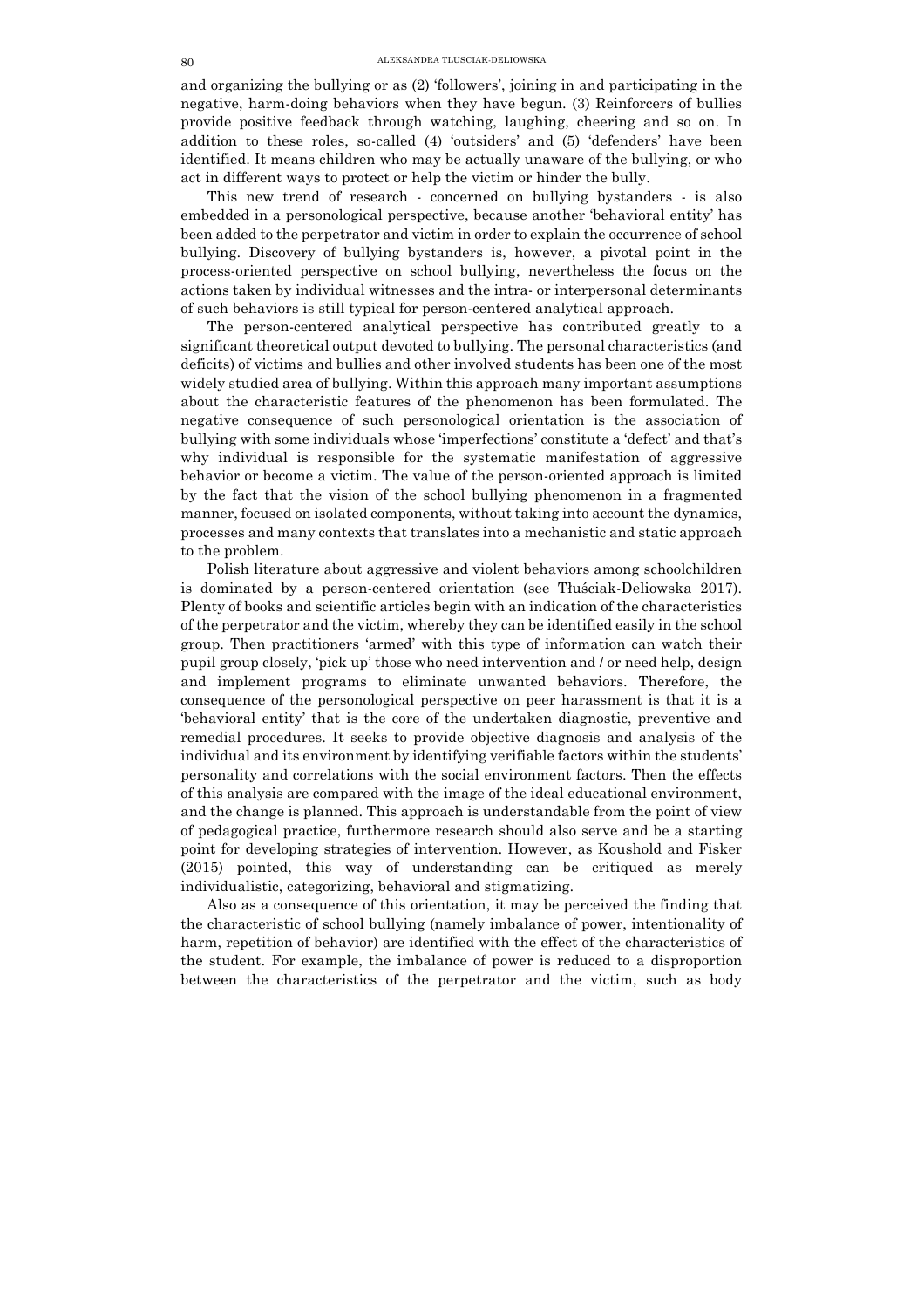composition, character or temperamental traits, ability to use new technology tools, etc. In addition, these characteristics are treated in a stable manner, (rather) fixed attribute. However, it turns out that although we managed to describe the specific psychological portraits of individuals involved in school bullying phenomenon, based on a review of recent research in this field, it could be noticed that groups of these students (even bullies or victims or bystanders) were not at all homogeneous groups in terms of analyzed characteristics. Which points the need to look for another explaining key of school bullying phenomenon.

#### **Process-centered Analytical Approach in School Bullying Research**

The second analytical orientation was called a processual perspective (processcentered), because of the analysis the school bullying phenomenon through analyzing the social processes.

Characteristic in this perspective is emphasize on the complex processes involved. These processes may be socially and culturally in nature. The analyzed processes can be break down into the smaller pieces necessary to explain them. Processes are a series of phenomena that affect the individual or a social group. These groups and individuals clash with each other under the influence of various types of causal or structural-functional relationships. As a result of these phenomena, there are various socio-cultural transformations.

In the process-oriented perspective, the individual characteristics of the involved students come to the background, as the first one are the bullying activating and supporting processes. Instead of static analysis, there are dynamic analyzes, trying to reconstruct processes, understand their context, mutual conditioning and interdependence. Bullying is not just a simple series of negative actions taken and repeated by the same student. Phenomenon is explained by processes, such as the dynamics of a group (social positioning processes, differentiation of power), interactive processes and the culture that determines them. The process approach attempts to answer questions about the mechanisms and processes involved in the phenomenon of peer harassment, but also shows this phenomenon in a wider social and cultural context.

Attention to the social and group side of the phenomenon by 'entangling' most students in the peer group (classroom) leads to the analysis of peer ecology and intragroup dynamics (see also Rodkin, Espelage & Hanish 2015). Rodkin and Hodges (2003) defined peer ecology as a part of children's microsystem that involves children interacting with, influencing and socializing with each other (p. 385). Gest and Rodkin (2011) described the classroom peer ecology as encompassing (a) the richness of interpersonal ties, (b) social structure or status hierarchy, and (c) patterns of social behaviors exhibited by classroom peers (see also Rubin, Bukowski, & Parker 2006). Amongst the members of a peer group, there is a state of interdependence, through which the behaviors, attitudes, opinions, and experiences of each member are collectively influenced by the other group members. In conclusion, pupils occupying certain positions within the group structure (in the classroom) do not remain idle or passive towards each other. They are in a state of continuous exerting social interactions resulting from peer ecology. From this point of view, it could be found that the phenomenon of school bullying is a product of the conditions and situations in which all students are present, but also depends on the tasks they perform.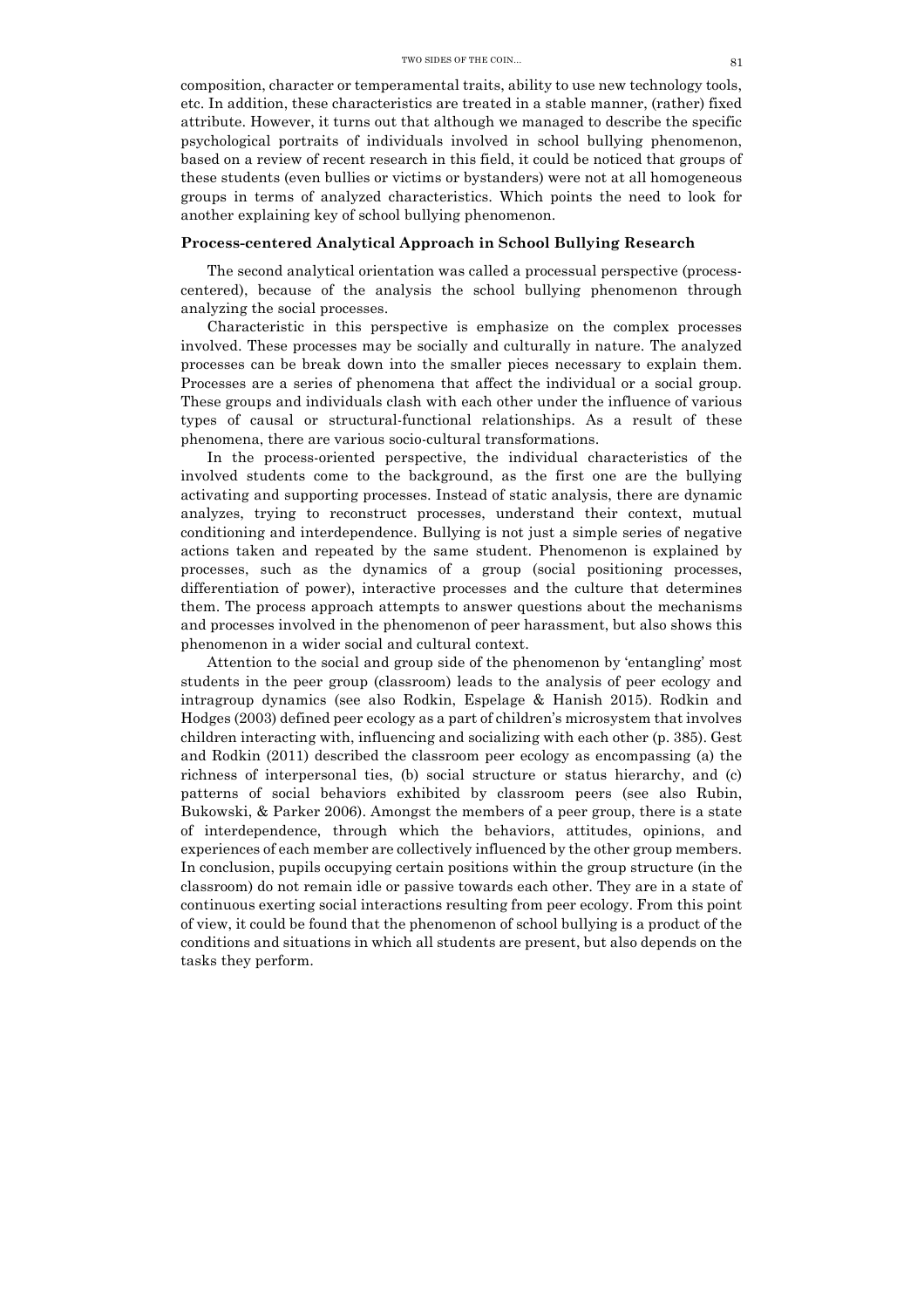## 82 ALEKSANDRA TLUSCIAK-DELIOWSKA

Taking into account the social mechanisms that occur in the peer group, school bullying can be treated as an effect of the social positioning process where, in the course of interactions between members of the group, differences in positions occupy themselves, and that implies their particular actions. School bullying is based on processes related to peer status, acquisition and maintenance of that status (see i.e. research Veenstra et al. 2007; Veenstra et at. 2010). Based on many research describing the bully, it could be noted that the perpetrator, despite the prevailing opinion, is perceived by his peers as popular, has prestige and authority, but it does not mean he/she is liked by them (see i.e. Caravita & Cillessen 2012). Furthermore, bullies are particularly popular in those classes that are clearly hierarchical (Garandeau, Lee and Salmivalli 2014). Explanation of such situation may be the following. From individual that occupies a central position in a group it is expected that he or she will maintain this position. However, it should be noticed that perceived popularity, the social status of an individual in a group are not fixed properties that after acquired become non-viable. Also, keep in mind that they are characteristics of a relationship, not an individual trait. The benefits of the effectiveness of popularity-enhancing actions are therefore reinforcing the frequency of the behavior of such behavior to maintain its position. Hence, in order to maintain its dominant status within the group, the perpetrator must control other peers (see Garandeau & Cillessen 2006). Power in the group to which the perpetrator is seeking is 'fluid' and mutable; hence, it is legitimate to state that the imbalance of power is situational and relational rather than localized in the individual and resulting from its permanent characteristics (Thornberg 2015a). The pupil's power is not permanent because the dynamics of changes in each group is strong. The power centers may also change. Hence it is so important for a pupil with power to use his/her already existing power to consolidate the existing social hierarchy. This type of finding, which is the starting point for analyzing pupils' positions and roles in bullying, gives a glimpse into the phenomenon of school bullying in a structural and functional way. Bullying is understood as the result of the social dynamics of individuals belonging to a peer group.

Based on the research concentrated on bullying bystanders (i.e. Salmivalli et al. 1996; Salmivalli et al. 2011) it can be stated, that the peer harassment does not make sense without the whole peer group, without the proper social context and processes in it. It means synchronizing individuals with the group and positioning each other, which in turn has positive and negative consequences in the context of harassment for students in different social positions. Meanwhile, harassment can also be useful for the group as a whole. What is the profit for the whole peer group? From the group's perspective, the phenomenon of harassment is not pathological. On the contrary, the harassment of a student within such a group is beneficial to the group as it demonstrates the self-regulation of social processes and ensures its apparent cohesion and homeostasis. Thanks to the repeatability of these activities, the created differences between positions are maintained. Thus, the moral order in the social group signifies the state of social order. Social group governance means a way of organizing and operating in which the principles and rules of the operation are coherent and consistent with each other, are respected and safeguard unity in orderly multiplicity. Each group, including the school class (peer group) needs this order to protect themselves from the excessive number of conflicts that would prevent coordination of meeting individual and social needs and / or hindering communication and social cohesion. The order and predictability of the social world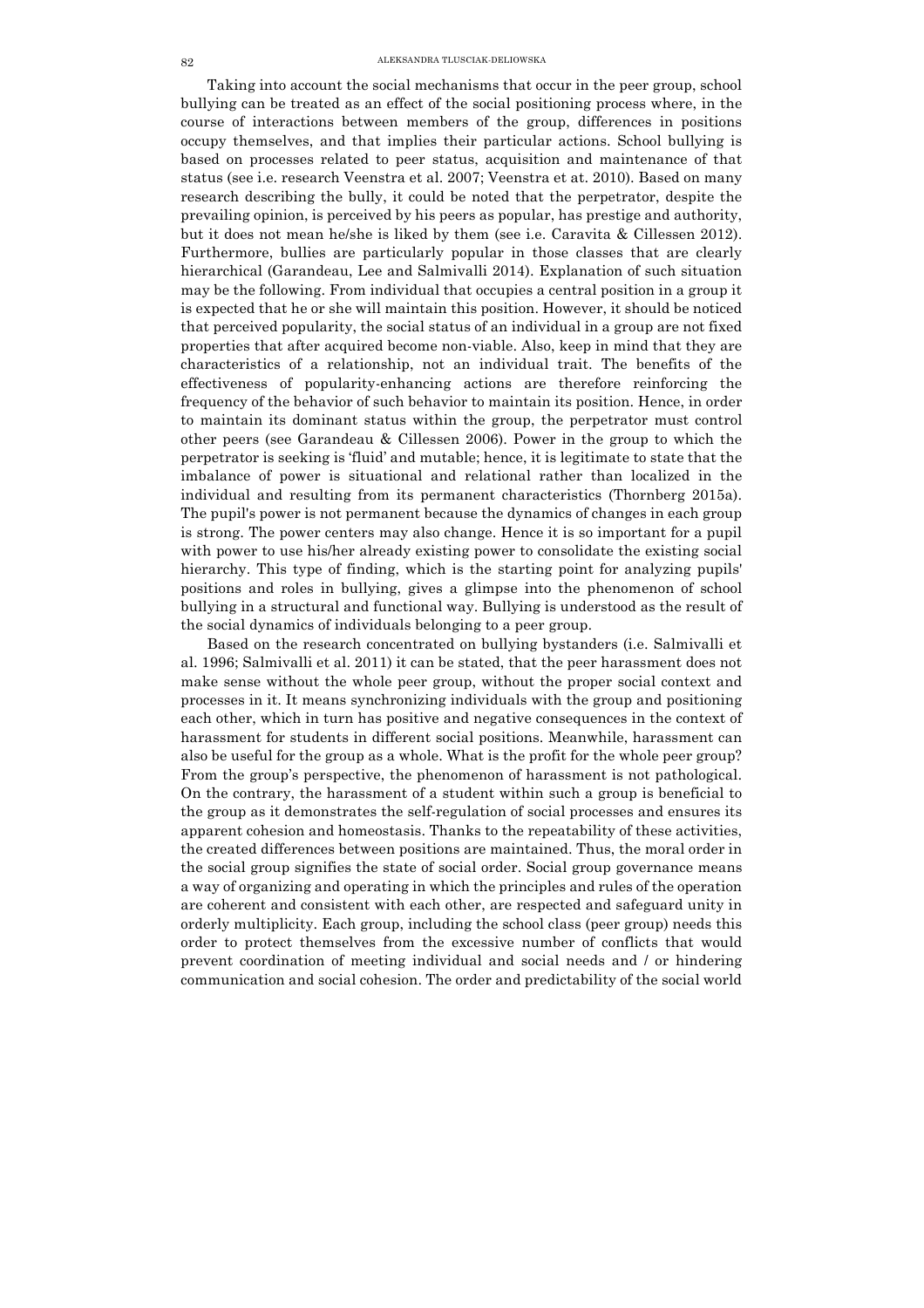of a group are determined by norms that are specific systems of constructs with values. Maintaining order is possible under the condition that members conform to the group norms and thus the presence of social control measures. From this point of view, the perpetrator can be seen as a disposer of sanctions, acting as a reference to the order of those who break up, disrupt order, or break group norms. From the perspective of the peer group, harassment is a normative norm that is supported by its members who are the 'guardians' of this order (see i.e. Garandeu & Cillessen 2006; Garandeu, Lee & Salmivalli 2014; Klein & Cornell 2010; Davies 2011; Komendant-Brodowska 2014; Tłuściak-Deliowska 2017).

Based on the above-mentioned issues, it has been pointed out that the central 'objects' in the school bullying phenomenon are the pupils in the social relations system conditioned by certain structures within which their actions are embedded. The student actions are implication from the inner dynamics of the group. The discussed processes explained how the positioning of pupils takes place and how the structure of bullying is produced, which is in relation to power and social influence. However, these processes are somewhat impersonal. Analysis, first of all components, then processes, are done 'from the outside'. In this way, to the top layer of the social order that created the phenomenon of bullying may be pointed. This analysis may be complemented by the analysis of interactive processes. This step can 'fill in' and 'saturate' the impersonal social processes mentioned earlier.

It is worth referring to symbolic and interactive processes, somewhat more subjective in their essence and analyzed 'inwardly'. Their quintessence is the process of conferring and interpreting the meanings produced in mutual student interactions. Analyzes conducted in this way are inspired mainly by symbolic interactionism (Blumer 2007). Hence, school class (peer group) can be recognized as a place of permanent negotiations, which result in the crystallization of school bullying. Social roles are understood not as something done and externally imposed on individual, but as something that is still arising in interpersonal interactions. From this point of view the role of bully, victim, various roles of bystanders are not static, but social and processional. They are constructed by interacting with them. More stable identity patterns and role patterns can be recognized if they are shared by a group over a longer time period. In this way, the role of bullying participants should be considered, which is preserved in the effect of various interventions. 'Roles are played' and important is what shape takes on this role as it is played by individual actors and how relationships are formed with different partners. Reality described by young people can be interpreted through the ongoing negotiations' processes. By communicating and responding to their own reactions, and above all by giving them meaning, applying them and changing them in the interpretative process that accompanies each other, students negotiate their group membership and identity, as well as their role in the school bullying. They are continuous processes, unstable, indicating the possibility of a change of order that is not revolutionary, but rather evolves from the interpretation of conflicts and behaviors. In this way, the accent is shifted from the process of role-playing social status in the group for interactive and cognitive-symbolic processes. Such processes in the context of school bullying have been described based on research carried by i.e. Thornberg (2015b), Forsberg and Thornberg (2016), Konieczna (2015).

In addition, it should be noted that bullying is a part of a wider dynamic mosaic of social phenomena, hence the appeal in this perspective to the culture of the group. Culture is a 'background' element for building a definition of a situation, but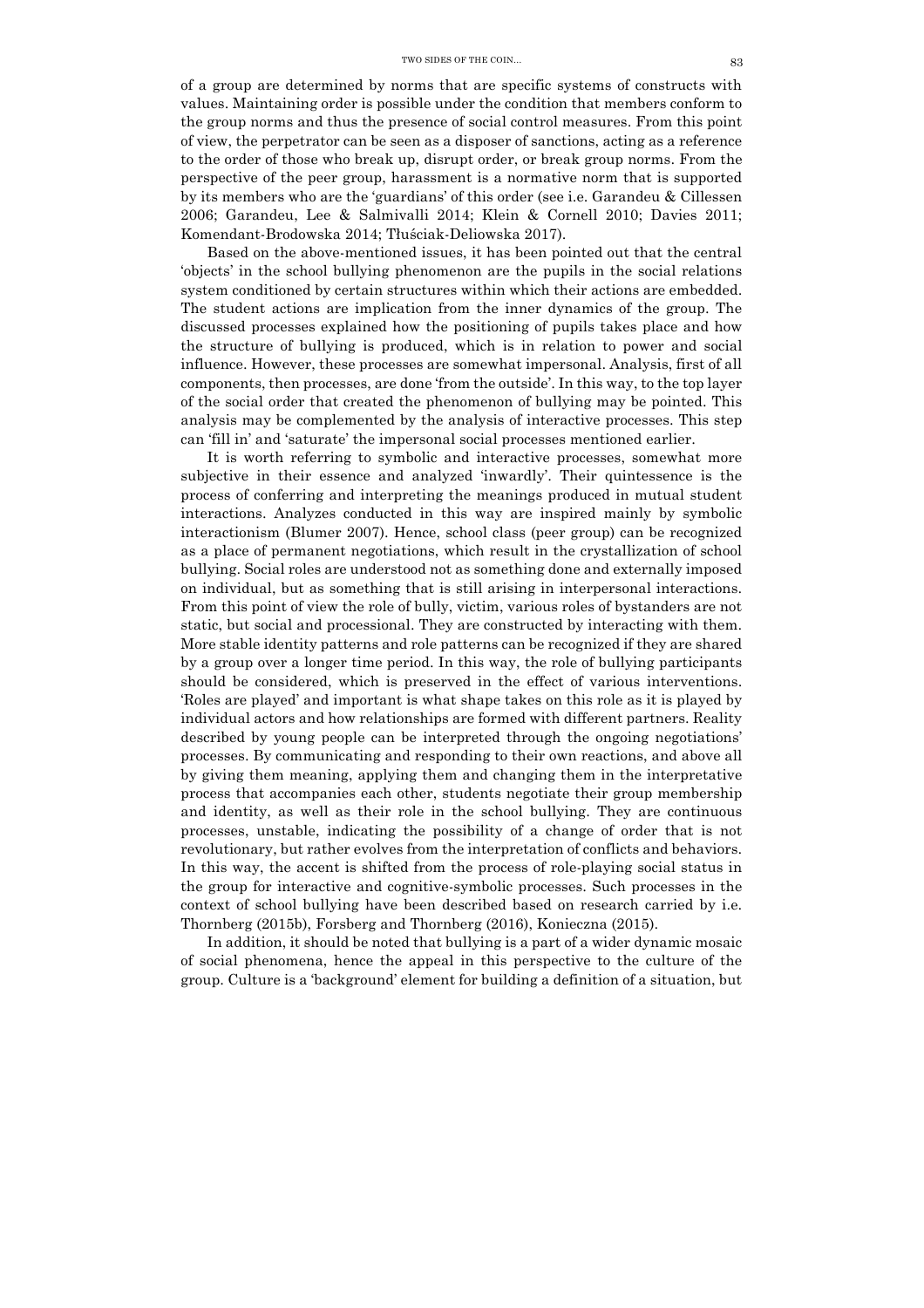culture also arises as a result of individuals' actions. Culture provides an interpretative framework for students who interact with each other, how they should think about individual behaviors, and how to act (Dernowska & Tłuściak-Deliowska 2015). Bullying is therefore the product of social activities that are perpetuated by forms of culture, including school culture and the penetrating peer culture. If we want to know the context of interaction for particular students' behaviors, we should look at the peer culture and / or the school culture and its components.

The logic of process-centered perspective was presented above with signaling what processes can be analyzed to clarify school bullying phenomenon. Like personcentered perspective, this analytical perspective is not free from limitations. A complex and dynamic approach to school bullying phenomenon and concentration on processes cause methodological difficulties, such as the capture of these processes. Furthermore, adopting only a process perspective can result in perceptions of pupils as involuntary objects driven by certain social 'forces' responsible for the positioning of the pupils in processes by which bullying is constituted. The students then can be treated as 'entangled', drawn into the phenomenon due to the action of a particular social power, with no influence on it. In addition, the indicated processes are typical for all social groups. From this perspective a pessimistic view emerges, because it can be concluded that nothing can be done with the phenomenon of peer harassment, because the processes by which bullying is constituted are a natural part of the social world functioning. Such isolated perception results in significant reductionism. Meanwhile, the implication of the processual perspective is to point out that bullying is a social process that draws pupils into social dynamics but reflects the behavior of individuals.

## **Conclusions**

The distinction between the two analytical perspectives (person- and processcentered) of school bullying has made it possible to systematize the theoretical work of school bullying researchers as well as to provide a basis for further exploration of this phenomenon. The use of a specific 'analytical language' defines our way of seeing a school bullying phenomenon.

Although the processual perspective allows to ask other questions than the personological perspective, it is important to admit that the analyzed processes involved the same students, which have been characterized in a personological perspective. It confirms the belief that only one of these perspectives involves onesidedness and means incomplete capture of the phenomenon. Based on this, it can be stated that the factors revealed by research conducted in the person-oriented analytical perspective result increase the probability of entanglement / involvement in school bullying, but only in conjunction with some processes and 'here and now' context. It is impossible to define the bully without the victim, and vice versa, as well as the two persons and the relationship that unites them would not exist without the bystanders and if not the social mechanisms they are subject to. Thus, in my opinion, only taking into account both perspectives provides to know and full understand the phenomenon of school bullying. Metaphorically speaking, it can be said that, due to the person-oriented perspective the researcher learns what time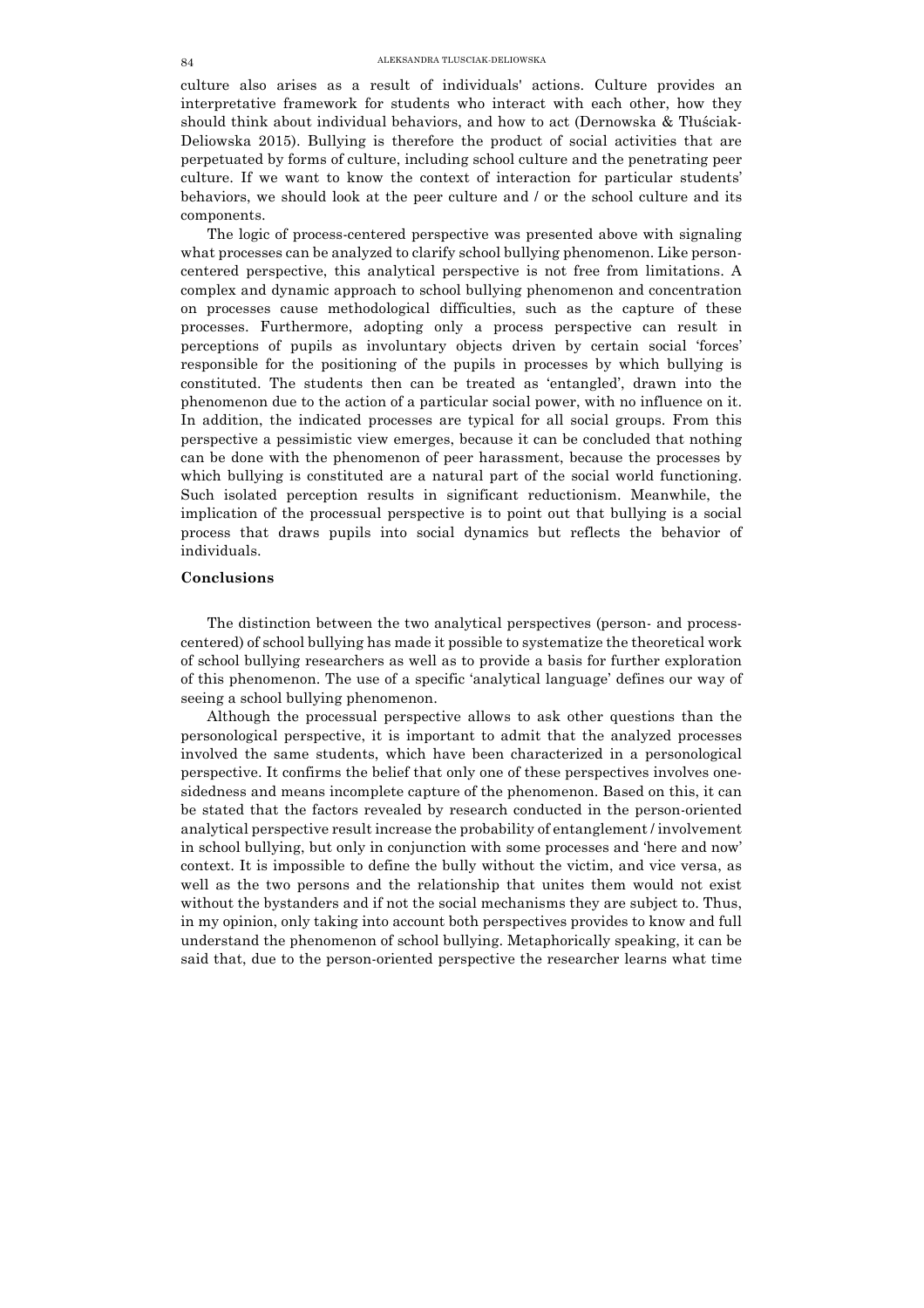it is, and due to the process-oriented perspective, is familiar with the mechanism of the watch.

## **REFERENCES**

- Blumer H. 2007. *Interakcjonizm symboliczny*, tlum. G. Woroniecka. Kraków: NOMOS.
- Bronfendbrenner U. 1979. *The Ecology of Human Development: Experiments by Nature and Design.* Cambridge, MA: Harvard University Press.
- Caravita S.C.S, Cillessen A.H.N. 2012. "Agentic or Communal? Associations between Interpersonal Goals, Popularity, and Bullying in Middle Childhood and Early Adolescence". *Social Development* 21(2): 376-395.
- Cook C.R., Williams K.R., Guerra N.G., Kim T.E., Sadek S. 2010. "Predictors of bullying and victimization in childhood and adolescence: a meta-analytic investigation". *School Psychology Quarterly* 25(2): 65-83.
- Cornell, D., Limber, S.P. 2015. "Law and Policy on the concept of bullying at school". *American Psychologist* 70(4): 333–343.
- Davies B. 2011. "Bullies as Guardians of the Moral Order or an Ethic of Truths?" *Children & Society* 25: 278-286.
- Dernowska U., Tłuściak-Deliowska A. 2015. *Kultura szkoły. Studium teoretycznoempiryczne*. Kraków: Oficyna Wydawnicza Impuls.
- Espelage, D.L. 2014. "Ecological Theory: Preventing Youth Bullying, Aggression, and Victimization". *Theory Into Practice* 53(4): 257-264.
- Espelage, D.L., Swearer S.M. 2004. *Bullying in American schools: A socialecological perspective on prevention and intervention*. Mahwah, NJ: Lawrence Erlbaum.
- Espelage D.L., Swearer S.M. 2003. "Research on school bullying and victimization: what have we learned and where do we go from here?" *School Psychology Review* 12(3): 365-383.
- Forsberg C., Thornberg R. 2016. "The social ordering of belonging: Children's perspectives on bullying". *International Journal of Educational Research* 78: 13-23
- Garandeau C.F., Cillessen A.H.N. 2006. "From indirect aggression to invisible aggression: A conceptual view on bullying and peer group manipulation". *Aggression and Violent Behavior* 11: 612-625.
- Garandeau C.F., Lee I.A., Salmivalli Ch. 2014. "Inequality Matters: Classroom Status Hierarchy and Adolescents' Bullying". *Journal of Youth and Adolescence* 43(7): 1123-1133.
- Gest S.D., Rodkin P.C. 2011. "Teaching practices and elementary classroom peer ecologies". *Journal of Applied Developmental Psychology* 32(5): 288-296.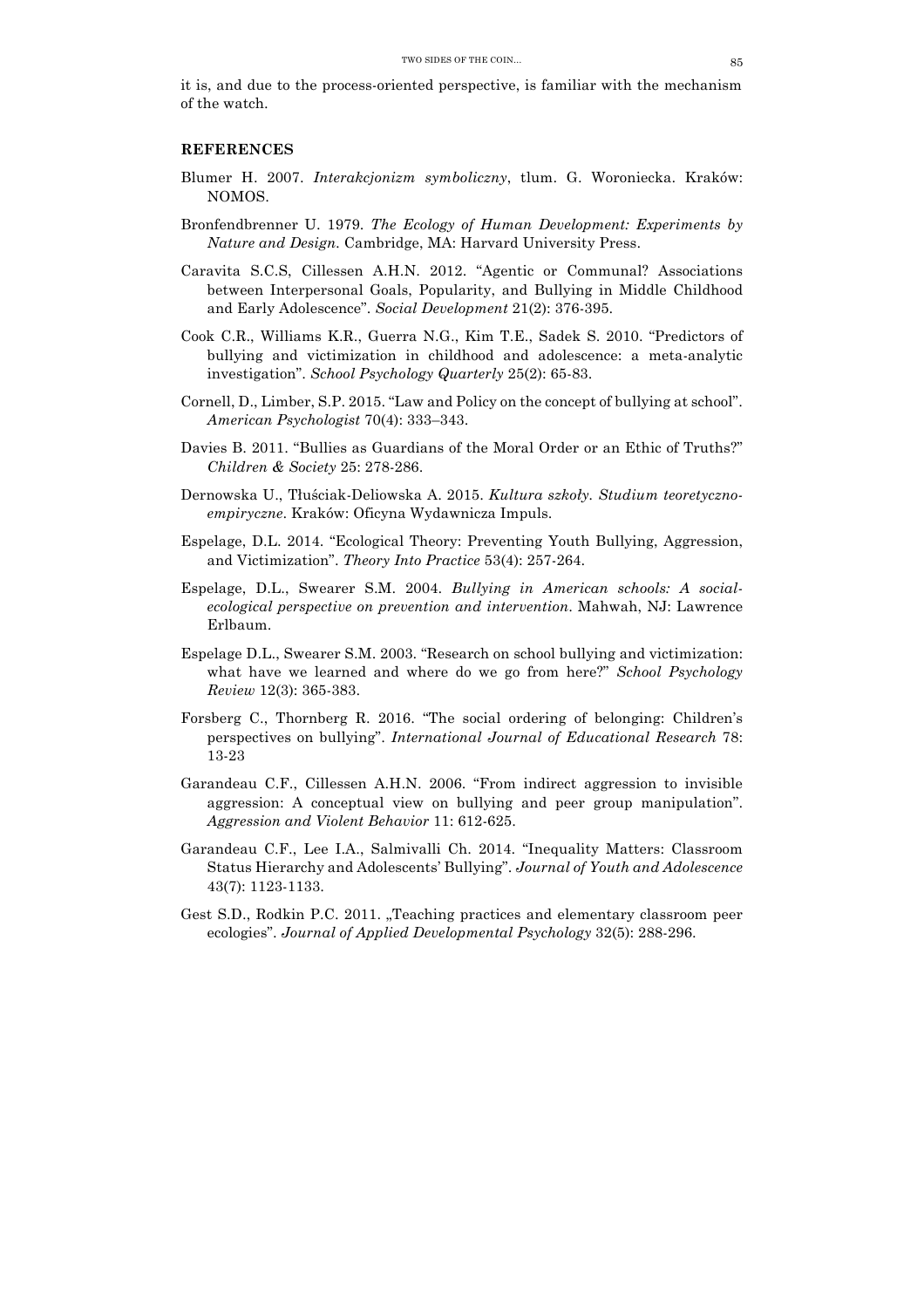- Gini, G., Albiero, P., Benelli, B., Altoe, G. 2008. "Determinants of adolescents' active defending and passive bystanding behavior in bullying". *Journal of Adolescence* 31: 93–105.
- Griffin S.R., Gross A.M. 2004. "Childhood bullying: Current empirical findings and future directions for research". *Aggression and Violent Behavior* 9(4): 379–400.
- Hawley, P.H. 1999. "The ontogenesis of social dominance: A strategy-based evolutionary perspective". *Developmental Review* 19: 97-132.
- Hawley, P.H. 2002. "Social dominance and prosocial and coercive strategies of resource control in preschoolers". *International Journal of Behavioral Development* 26: 167-176.
- Hellfeldt K. 2016. *The Hurt Self. Bullied Children's Experiences of Social Support, Recognition and Trust at School*, Örebro Studies in Social Work 18. Sweden: Örebro University.
- Horton P, Forsberg C. 2015. "Essays on school bullying: theoretical perspectives on a contemporary problem". *Confero* 3(1): 6-16.
- Konieczna A. 2015. *Członkowie klasy wobec sytuacji "odrzucania kolegi".* Warszawa: Wydawnictwo APS.
- Komendant-Brodowska A. 2014. *Grupowe uwarunkowania przemocy szkolnej.* Doctoral dissertation, Uniwersytet Warszawski.
- Kousholt K., Fisker T.B. 2015. "Approaches to Reduce Bullying in Schools A Critical Analysis from the Viewpoint of First- and Second-Order Perspectives on Bullying". *Children & Society* 29(6): 596-603.
- Olweus, D. 1993. *Bullying at School: What We Know and What We Can Do*. Malden, MA: Blackwell Publishing.
- Rodkin P.C., Espelage D.L., Hanish L.D. 2015. "A relational framework for understanding bullying. Developmental antecedents and outcomes". *American Psychologist* 70(4): 311-321.
- Rodkin P.C., Hodges E.V.E. 2003. "Bullies and victims in the peer ecology: four questions for psychologist and school professionals". *School Psychology Review* 32(3): 384-400.
- Rubin K.H., Bukowski W., Parker J., 2006. "Peer interactions, relationships and groups". [in] Damon W, Lerner R, Eisenberg N, (eds.). *Handbook of child psychology: Vol. 3. Social, emotional, and personality development*. 6th ed Wiley; New York. pp. 571–645.
- Salmivalli C., Voeten M., Poskiparta E. 2011. "Bystanders Matter: Association Between Reinforcing, Defending and the Frequency of Bullying Behavior in Classrooms". *Journal of Clinical Child & Adolescence Psychology* 40 (5): 668- 676.
- Salmivalli, C., K. Lagerspetz, K. Björkqvist, K. Österman, Kaukiainen A. 1996, "Bullying as a group process: participant roles and their relations to social status within the group", *Aggressive Behavior* 22: 1-15.